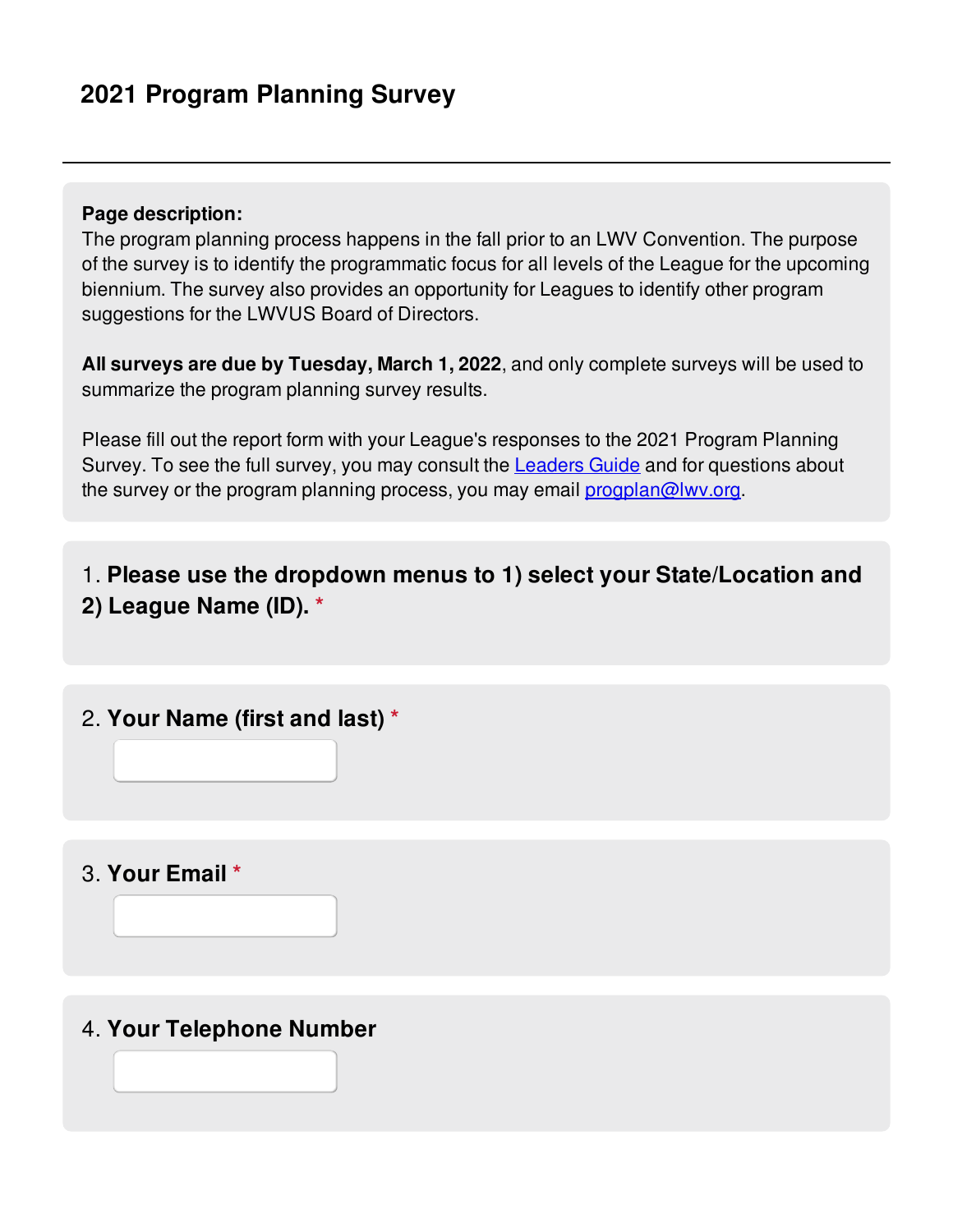## 5. **Does another individual need to receive a copy of your survey responses? \***

- Yes
- No

6. **Name (first and last) of individual who should receive a copy of your survey response. \***

7. **Email of individual who should receive a copy of your survey response. \***

8. **Do you support the proposed program focus, continuing the Campaign for Making Democracy Work® (which includes Voting Rights, Improving Elections, Redistricting, and Money in Politics)? \***

- Yes
- $O$  No

9. **Would you like to recommend another program item, in addition to or instead of the Campaign for Making Democracy Work®? \***

- Yes
- $O$  No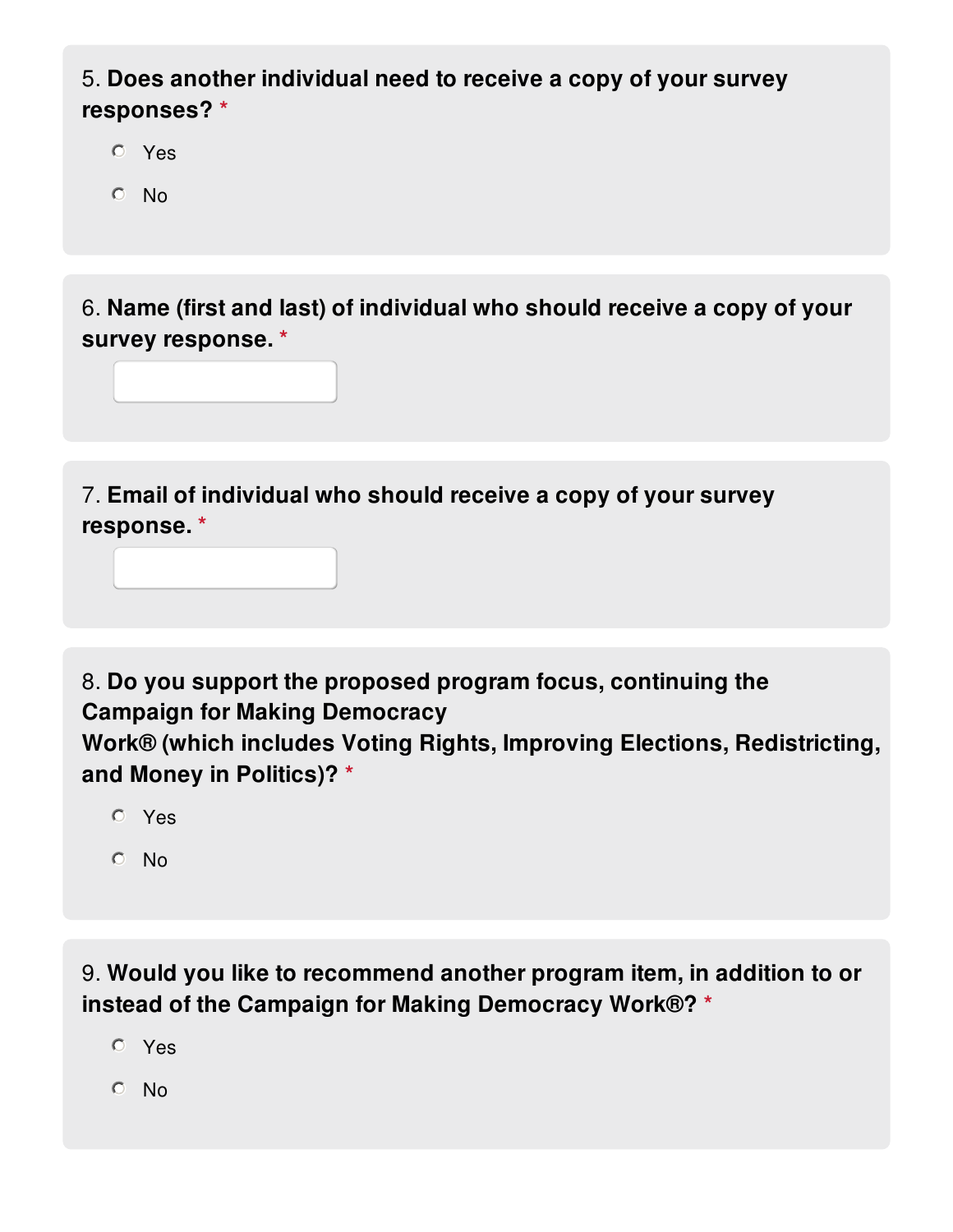10. **Please provide a statement (300 words or less) describing the scope of your recommendation including a description of the issue area, its importance in advancing the League's mission as well as resources needed to carry out the recommendation.**



11. **Which areas of the 2020-2022 national program priorities within the Campaign for Making Democracy Work® has your League worked on during the current biennium? Select all that apply. \***

- $\Box$  Voting Rights
- $\Box$  Improving Elections
- $\Box$  Money in Politics
- $\Box$  Redistricting

12. **Please share details of your work in the comment section (300 words or less).**

13. **Which League Positions does your League use to act at the state and local level? Please check all that apply.**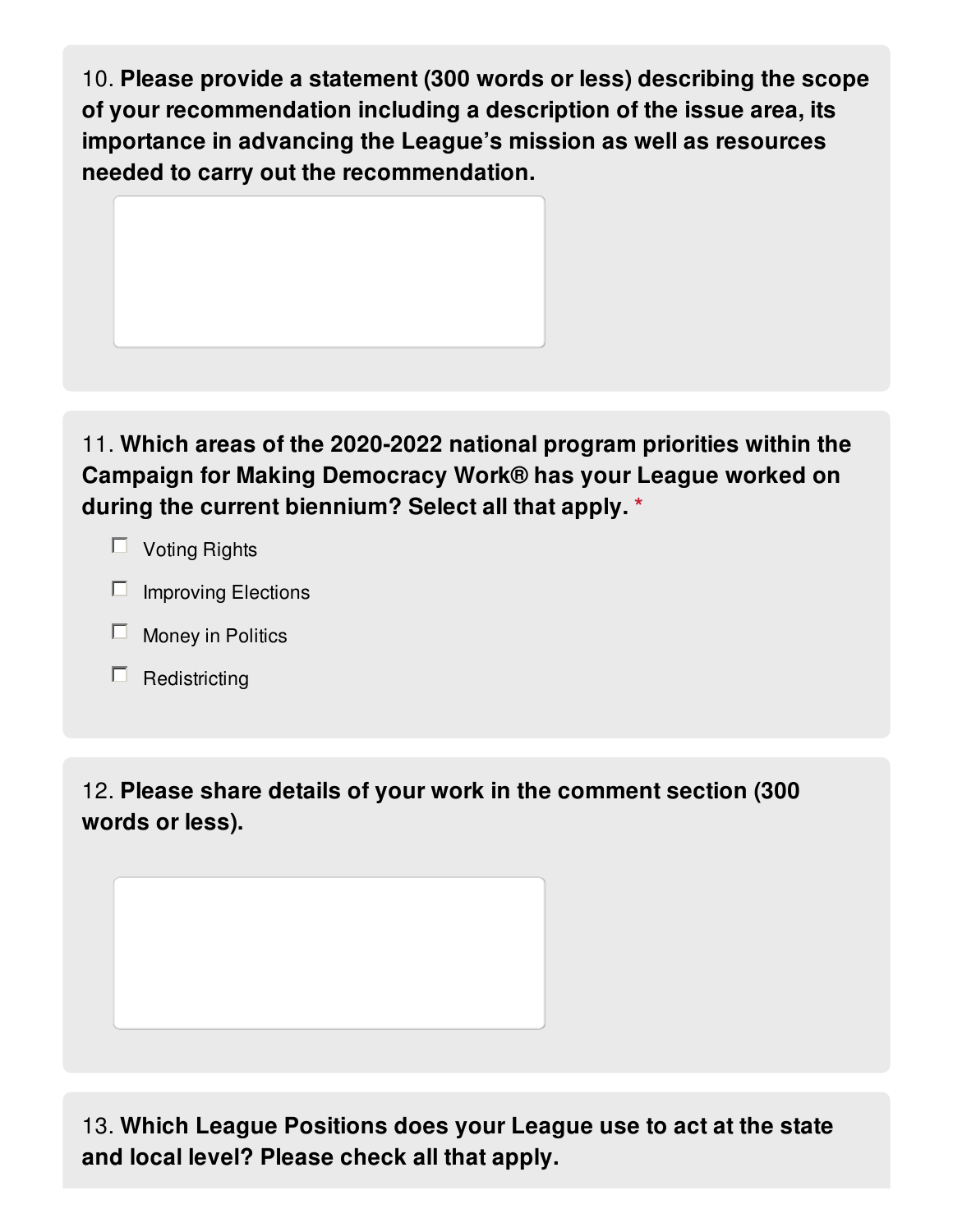- $\Box$  Citizen's Right to Vote
- $\Box$  DC Self-Government and Full Voting Representation
- Apportionment
- $\Box$  Redistricting
- $\Box$  Money in Politics (Formerly Campaign Finance)
- $\Box$  Selection of the President
- Voter Representation/Electoral Systems
- $\Box$  Citizen's Right to Know/Citizen Participation
- $\Box$  Constitutional Amendment Proposals
- Constitutional Conventions
- $\Box$  Individual Liberties
- $\Box$  Public Policy on Reproductive Choices
- $\Box$  Congress
- $\Box$  The Presidency
- $\Box$  Privatization
- $\Box$  United Nations
- $\Box$  Trade
- $\Box$  Developing Countries
- $\Box$  Arms Control
- **E** Military Policy and Defense Spending
- $\Box$  Natural Resources
- $\Box$  Resource Management
- $\Box$  Transfer of Federal Public Lands
- $\Box$  Air Quality
- $\Box$  Solid Waste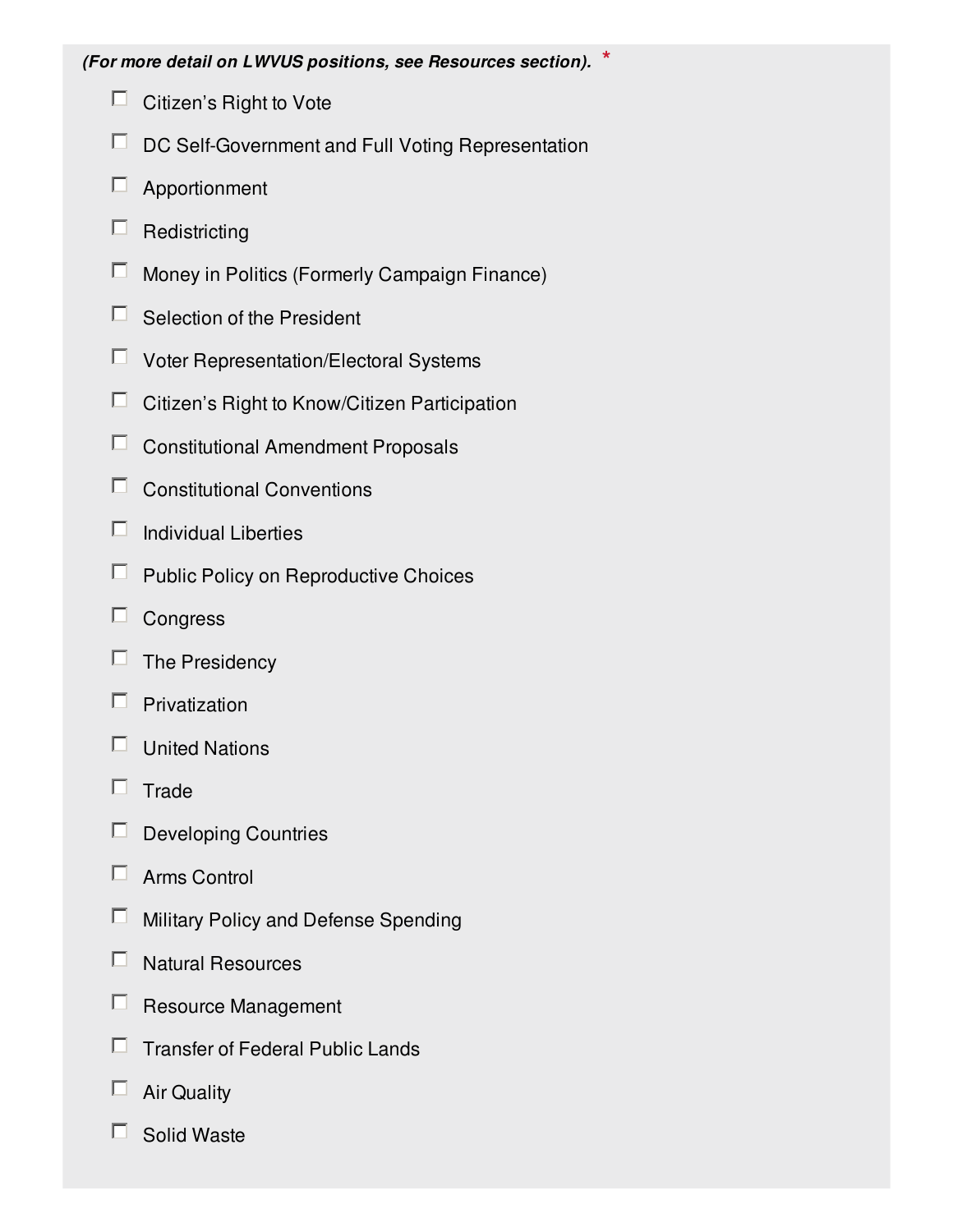- $\Box$  Nuclear Waste
- $\Box$  Climate Change
- Water Resources
- $\Box$  Nuclear Issues
- $\Box$  Public Participation
- Agriculture Policies
- $\Box$  Equality of Opportunity
- $\Box$  Employment
- $\Box$  Fair Housing
- $\Box$  Nondiscrimination and Affirmative Action
- $\Box$  Pay Equity
- $\Box$  Equal Rights
- □ Same Gender Equality
- $\Box$  Education
- $\Box$  Federal Role in Public Education
- $\Box$  Fiscal Policy
- $\Box$  Funding of Entitlements
- $\Box$  Health Care
- $\Box$  Immigration
- $\Box$  Meeting Basic Human Needs
- $\Box$  Income Assistance
- $\Box$  Transportation
- $\Box$  Housing Supply
- $\Box$  Child Care
- $\Box$  Early Intervention for Children at Risk
- $\Box$  Violence Prevention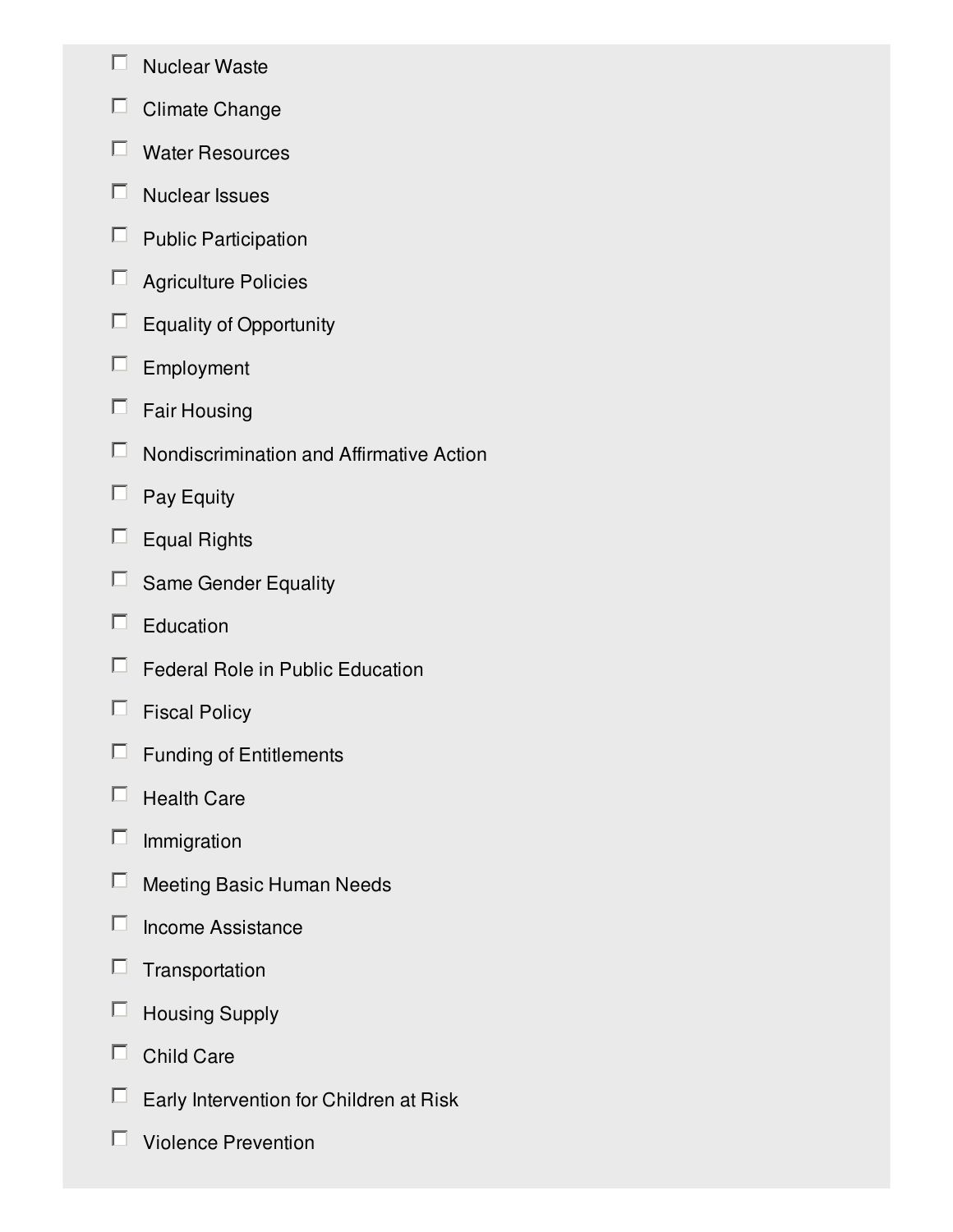- $\Box$  Gun Policy
- $\Box$  Urban Policy
- $\Box$  Death Penalty
- $\square$  Sentencing Policy
- $\Box$  Human Trafficking

14. **Please share more details (300 words or less) about your League's work at the state and local level.**

15. **Please provide anything else you would like to share on Program Planning. Keep your response to 300 words or less.**

**Thank You!**